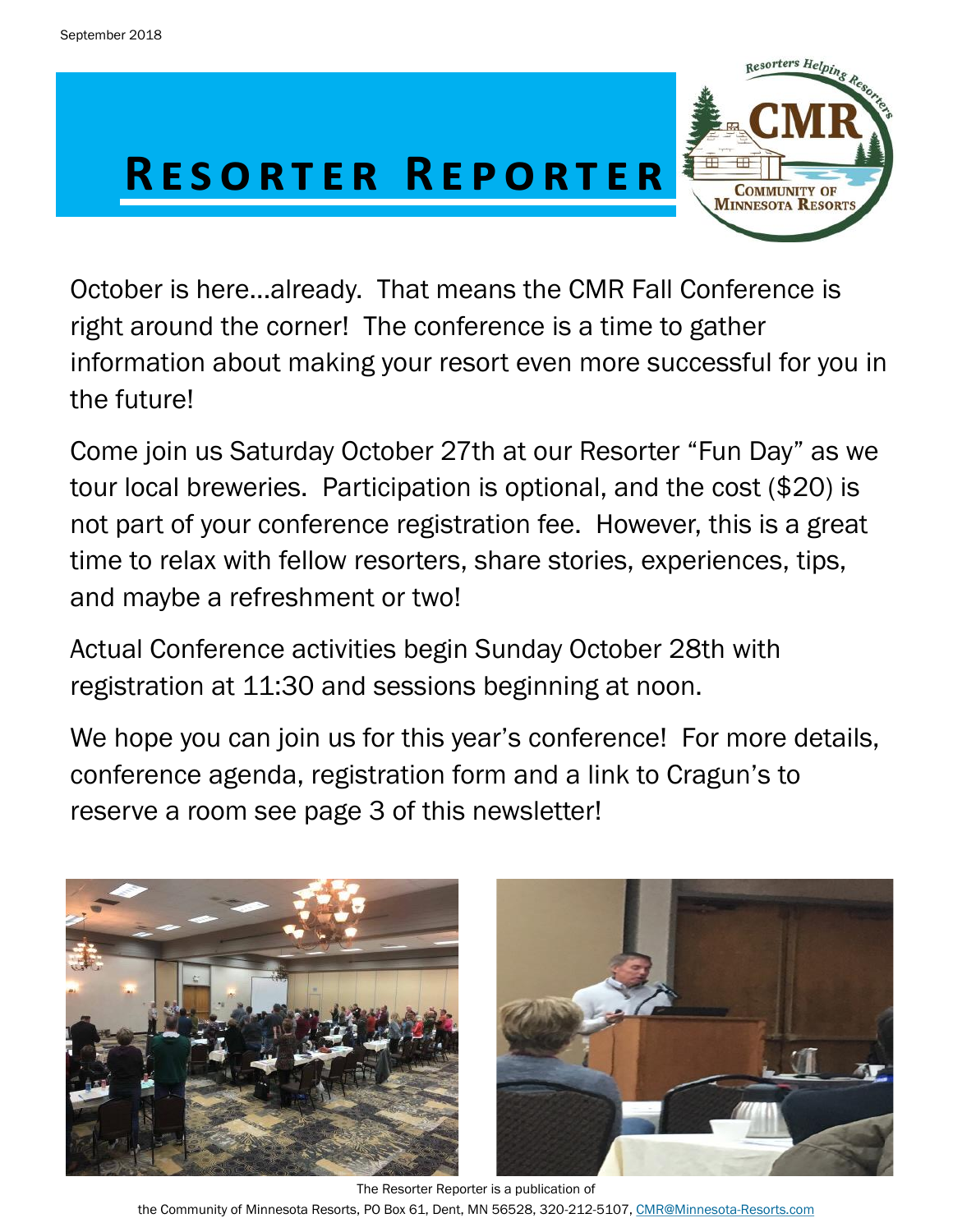The Community of Minnesota Resorts exists to help family owned and operated resorts in Minnesota to continue as a viable segment of the Minnesota tourism industry.

The Community of Minnesota Resorts' motto is: "Resorters Helping Resorters." "We believe that none of us alone is as smart as all of us together."

#### Table Of Contents

| <b>Fall Conference Intro</b>       | P1 |
|------------------------------------|----|
| Calendar of Events                 | P2 |
| <b>CMR Fall Conference Details</b> | PЗ |
| Service Animals Overview/Poster    | P4 |
| Resorter of the Year Nominations   | Р5 |
| CMR Board Needs You!               | P5 |
| <b>Membership Renewal Reminder</b> | Р6 |
| Need a Vacation?                   | Р6 |
| <b>EMT Events Update</b>           | PR |
|                                    |    |

### New Format-Additional Content-Pertinent and Timely Information

The Community of Minnesota Resorts' newsletter, the Resorter Reporter, has changed. Here are some helpful hints for navigating the links in this newsletter.

When you click on a link to external content, you will be connected to that content. To return to the newsletter from that content, just close the new window that opened by clicking the back arrow in the upper left hand corner. You will then return to the Resorter Reporter.

## Community Of Minnesota Resorts Calendar of Events

| October 27    | Fun Day-Brewery Tour                              |                                                |
|---------------|---------------------------------------------------|------------------------------------------------|
| October 28-30 | Fall Conference at Cragun's                       | Calendar                                       |
| October 29    | Vendor Show at Fall Conference 1-4 pm             | MONDAY TUESDAY WEDNESDAY THURSDAY TOP<br>UNDAY |
|               | Make sure to mark your calendar for these events! |                                                |
|               |                                                   |                                                |

The Resorter Reporter is a publication of

the Community of Minnesota Resorts, PO Box 61, Dent, MN 56528, 320-212-5107, [CMR@Minnesota-Resorts.com](mailto:CMR@Minnesota-Resorts.com?subject=Community%20of%20Minnesota%20Resorts)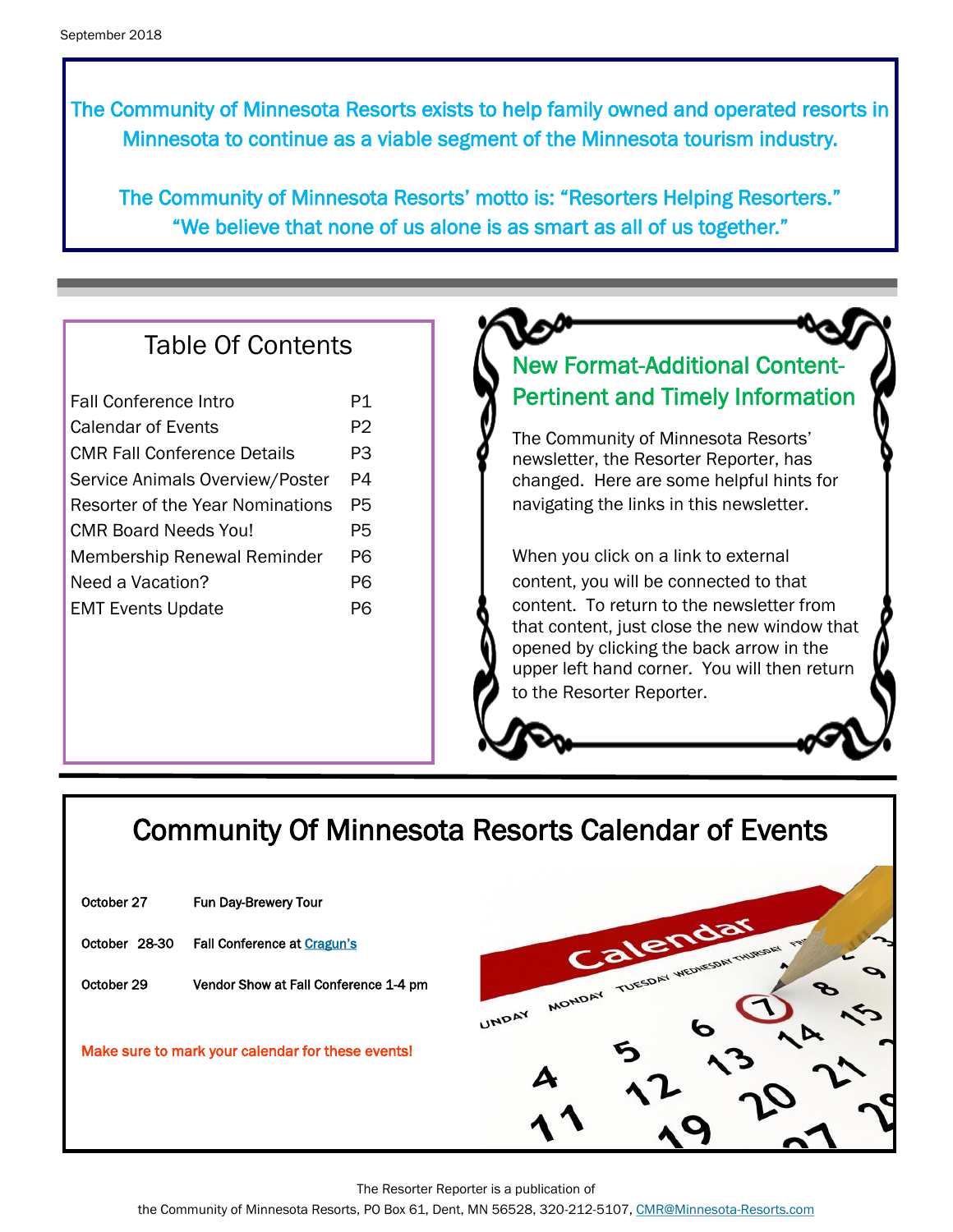# CMR Fall Conference-Mark Your Calendar!!

Our annual CMR Fall Conference will be coming in just a few more days!! Get your registration in today so we can get accurate head counts for food and attendance purposes!!!

### **October 28th, 29th and 30th at Cragun's Resort, Brainerd MN**

Saturday, October 27<sup>th</sup> -Brewery Tour!-\$20.00 for bus per rider (drinks at brewery and dinner are at your cost) 1:00 pm meet at Cragun's to get on the bus.

We will be touring Roundhouse Brewery, Jack Pine Brewery and Gull Dam Brewery. 5:30 Bus returns to Cragun's where we have reserved a room for dinner

Sunday October 28<sup>th</sup> 11:30 Registration Income Tax Update & Related Planning Strategies; by Bruce Imholte , CPA Preparing for Success When All Is Changing Around Us; John Edman, Director, Explore Minnesota Organized Cracker-barrel Brad Parsons – New MN DNR Fisheries Chief - Northern Regulations Joel Carlson – CMR Lobbyist (he will also have Senators drop by) **Dinner** Entertainment-Team Trivia-Team up with fellow resorters to win prizes each round and a grand prize for answering trivia questions.

Monday October 29<sup>th\</sup>

Contract for Deeds - Zack Johnson – Thomason, Swanson, and Zahn Law Office The Science behind cleaning products - Chris Gatewood : Cole Papers Organized Cracker-barrel Resorter of the Year Award 1:00 - 4:00 Vendor Show Annual Meeting: CMR Update- CMR Branding – Website - CMR Legislative Update Silent Auction

**Remember to bring items to place in the silent auction as well as planning to bid on your favorite items while at conference. All proceeds from the silent auction go to fund our annual Day On The Hill event at the state capitol. This upcoming year we will be inviting legislators to join us for a meet and greet mixer at the end of the day. This will provide us yet another opportunity to leave a memorable impression upon them regarding the issues that are important to us as resorters!**

Tuesday October 30<sup>st</sup> Introduce New Board Members – Willow Sweeney – Motivational Speaker. Claudia Allene –Customer Service Around the World; Customer Service after traveling the world for 3 years. Organized Cracker-barrel Grand Prize & Closing

Here is the link to reserve hotel rooms also! [https://craguns.formstack.com/forms/coms\\_2018](https://craguns.formstack.com/forms/coms_2018)  Rooms are \$91.26 a night this price includes taxes and fee's.

Join your fellow resorters for this educational, informative and fun fall conference!

#### [CLICK HERE FOR A REGISTRATION FORM](http://minnesota-resorts.com/wp-lib/wp-content/uploads/2018/09/2018-CMR-Fall-Conference-brochure.pdf)

OR Contact Jim Wherley, CMR Office Manager at 320-212-5107 with questions or to register!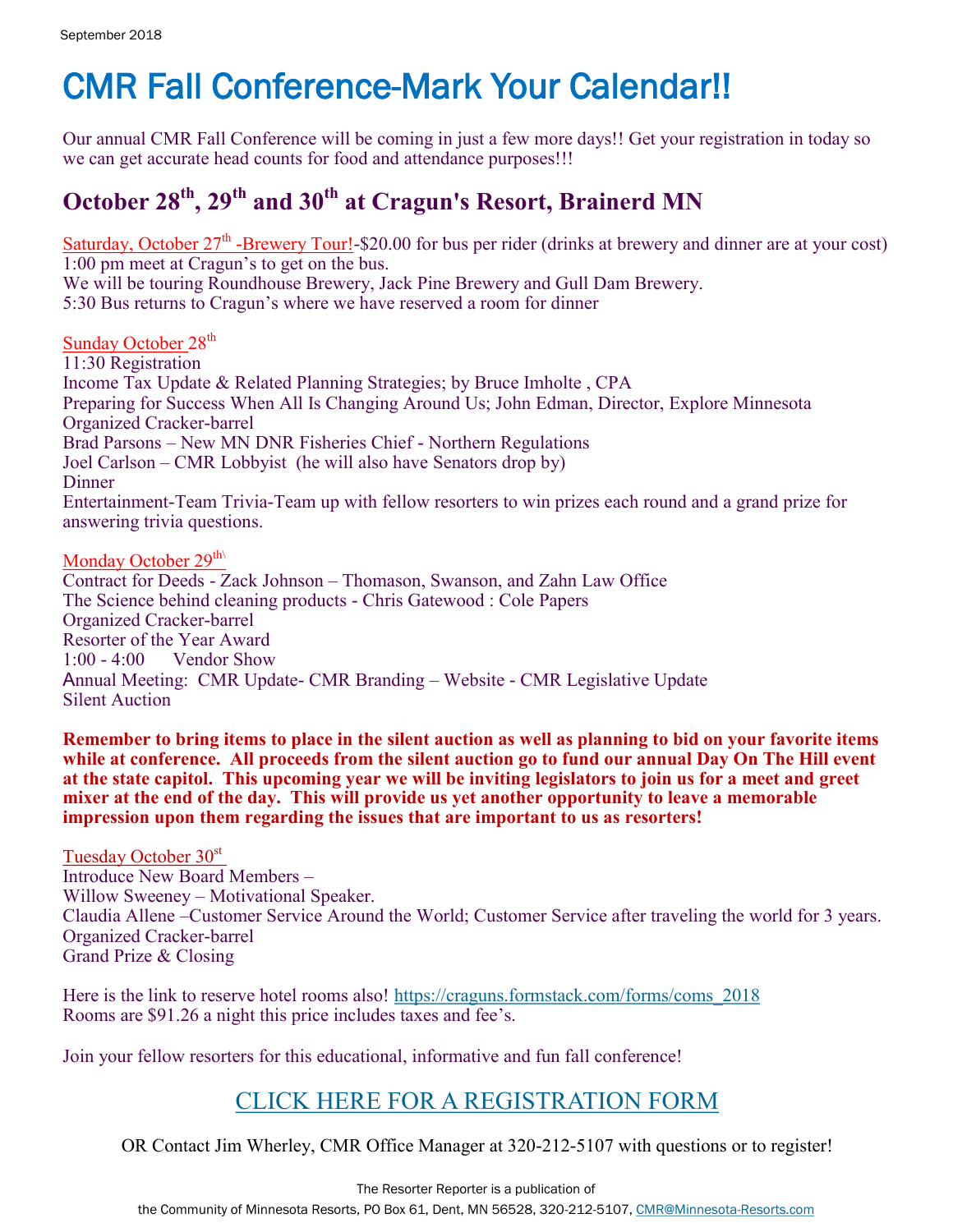

# Service Animals-Overview

We continue to receive questions about service animals. The below is taken directly from the Minnesota Council on Disability website. If you desire to gather even more information click [here.](https://www.disability.state.mn.us/information-and-assistance/service-animals/) To find a poster to display at your resort to deter the misrepresentation of an animal as a service animal click [here.](https://www.disability.state.mn.us/wp-content/uploads/2018/08/LW_Service-Animals-Flyer.pdf)

Under the ADA, State and local governments, businesses, and nonprofit organizations that serve the public generally must allow service animals to accompany people with disabilities in all areas of the facility where the public is normally allowed to go. For example, in a hospital it would be inappropriate to exclude a service animal from areas such as patient rooms, clinics, cafeterias, or examination rooms. However, it may be appropriate to exclude a service animal from operating rooms or burn units where the animal's presence may compromise a sterile environment.

[Service animal:](https://www.ada.gov/regs2010/service_animal_qa.html) As defined in the Americans with Disabilities Act (ADA) may be a dog, or in some cases a miniature horse, individually trained to do work or perform tasks for an individual with a disability. The task(s) performed by the animal must be directly related to the person's disability. The ADA allows these animals to go anywhere that the public is allowed to go.

Emotional support, therapy, comfort, or companion animals are not considered **service animals under** [the ADA.](https://www.ada.gov/regs2010/service_animal_qa.html) These terms are used to describe animals that provide comfort just by being with a person. Because they have not been trained to perform a specific job or task, *they do not qualify as service animals under the ADA*.

Staff/businesses cannot ask about the person's disability, require medical documentation, require a special identification card or training documentation for the dog, or ask that the dog demonstrate its ability to perform the work or task. Service animals do not have to wear a vest or patch or special harness identifying them as service animal. Two questions may be asked of the owner of a service animal:

- Is the service animal required because of a disability?
- What work or task has the animal been trained to perform?

Under the ADA, service animals must be harnessed, leashed, or tethered, unless these devices interfere with the service animal's work or the individual's disability prevents using these devices. In that case, the individual must maintain control of the animal through voice, signal, or other effective controls.

Service animal users must be afforded the same opportunity as any other guest in any establishment. People with disabilities who use service animals cannot be isolated from other patrons, treated less favorably than other patrons, or charged fees that are not charged to other patrons without animals. In addition, if a business requires a deposit or fee to be paid by patrons with pets, it must waive the charge for service animals.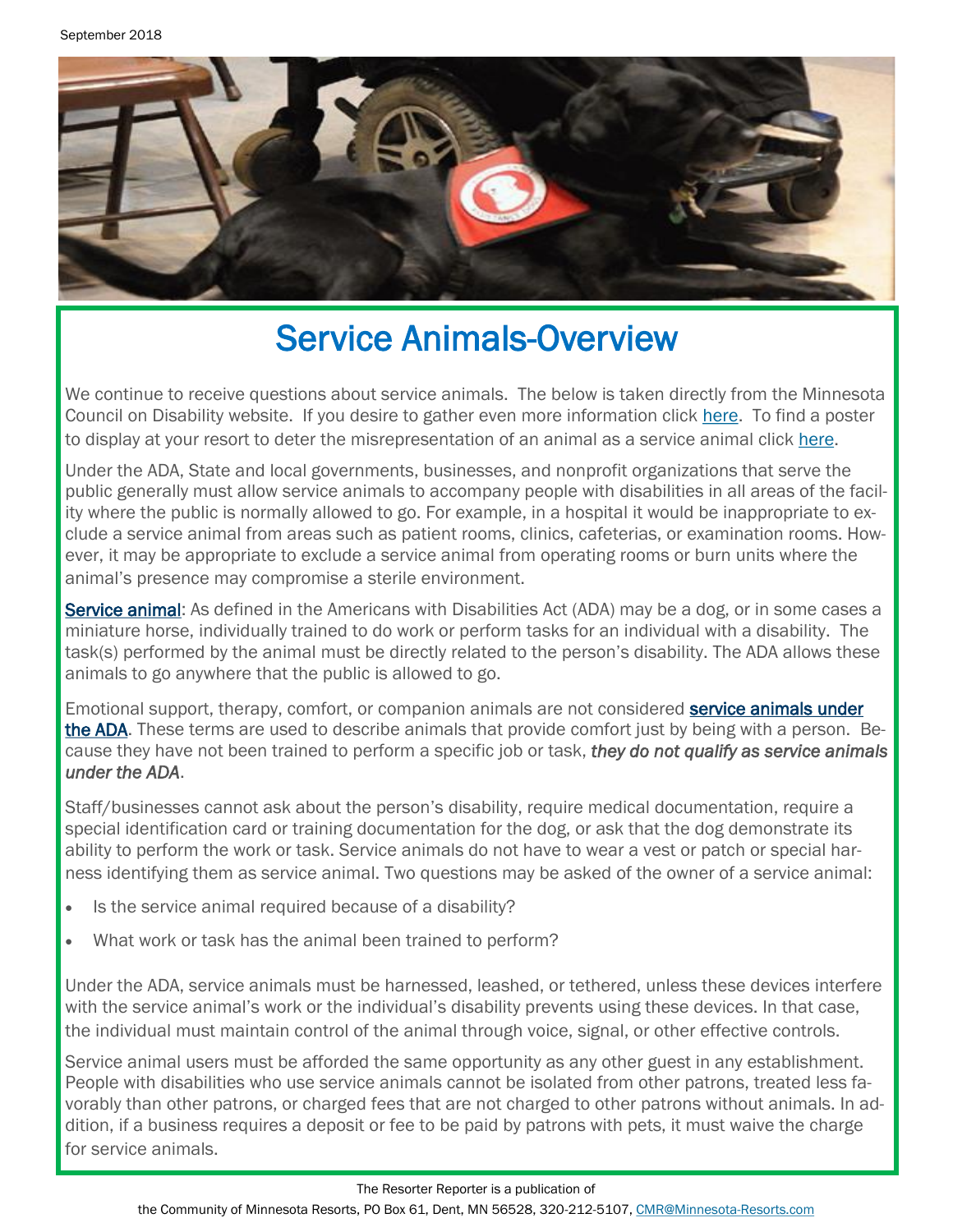.

# Resorter of the Year

The Community of Minnesota Resorts (CMR) selects, through nominations by its members, one resort and resort owner that has shown a dedication for the improvement of the Minnesota Resort Industry by adopting and carrying out business policies and practices that reflect a personal pride in the industry as a whole.

The nominees also live up to the organization's motto of "Resorters Helping Resorters" by involvement in community activities and by displaying a willingness to help other resort owners to successfully operate Minnesota resorts.

We would like to thank those members who have sent in nominations for this prestigious award. The nominations have been received by the Resorter Of The Year award committee, and the winner will be revealed at the Fall Conference.

## CMR Board Needs You!

The Community of Minnesota Resorts is "Resorters Helping Resorters". The CMR does not exist without its membership and its Board of Directors. We thank each and every one of your for your membership, but have you ever thought about becoming a member of the CMR Board?

Each year a number of Board terms expire. We would like to thank everyone who currently serves as a Board member for their dedication to furthering the goals and objectives of the CMR. With individuals leaving the Board due to their term expiring , it creates an opportunity for another CMR member to volunteer their time and talents to serve on the Board. Elections of new Board members takes place during the annual meeting at Fall Conference.

Have questions, or want additional information on becoming a Board member? Email us at [CMR@Minnesota-Resorts.com a](mailto:CMR@Minnesota-Resorts.com?subject=Board%20of%20Directors)nd a Board member will be in contact with you to discuss the opportunity with you! Can't serve on the Board? You can still volunteer to assist on a number of different committees.